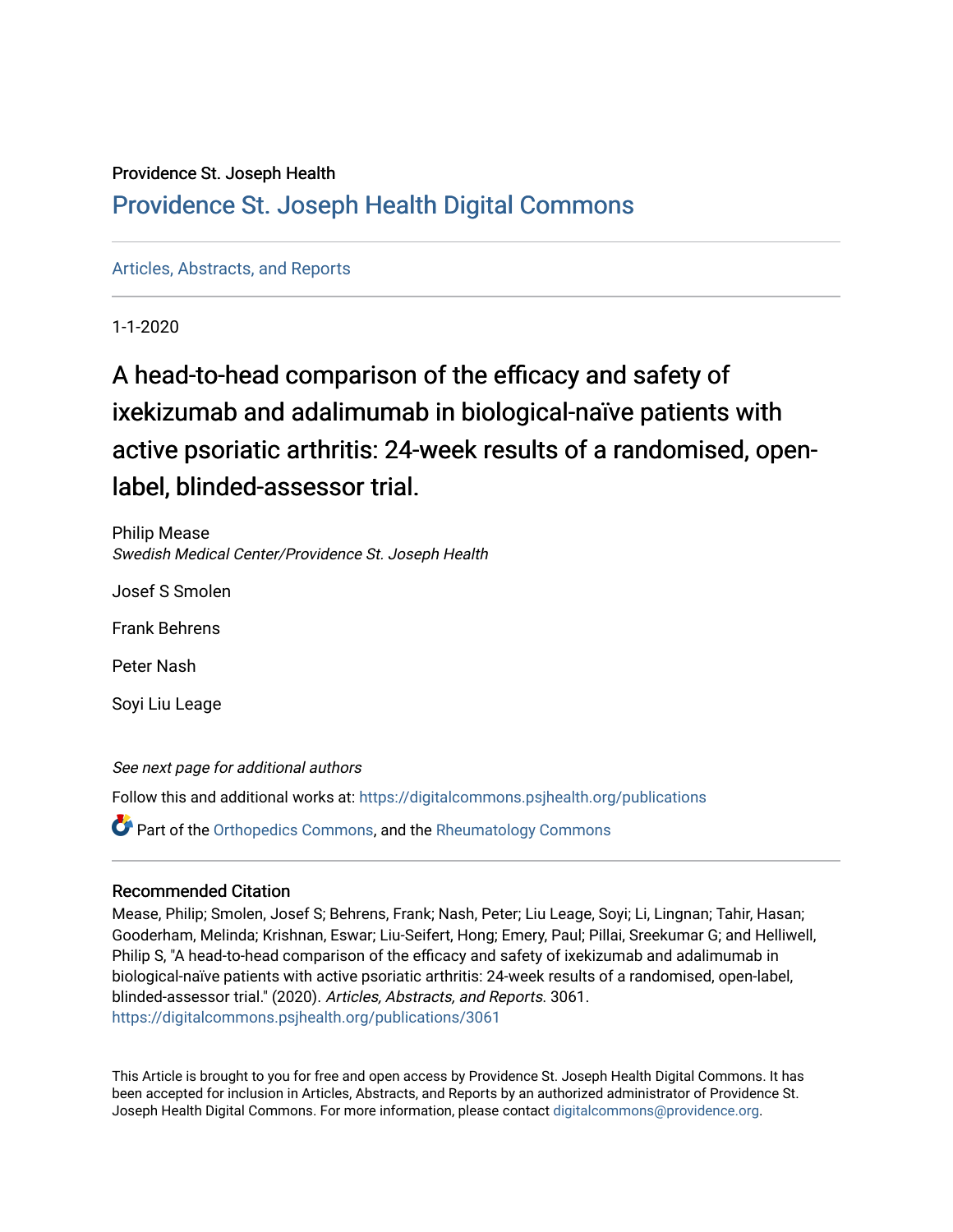## Authors

Philip Mease, Josef S Smolen, Frank Behrens, Peter Nash, Soyi Liu Leage, Lingnan Li, Hasan Tahir, Melinda Gooderham, Eswar Krishnan, Hong Liu-Seifert, Paul Emery, Sreekumar G Pillai, and Philip S Helliwell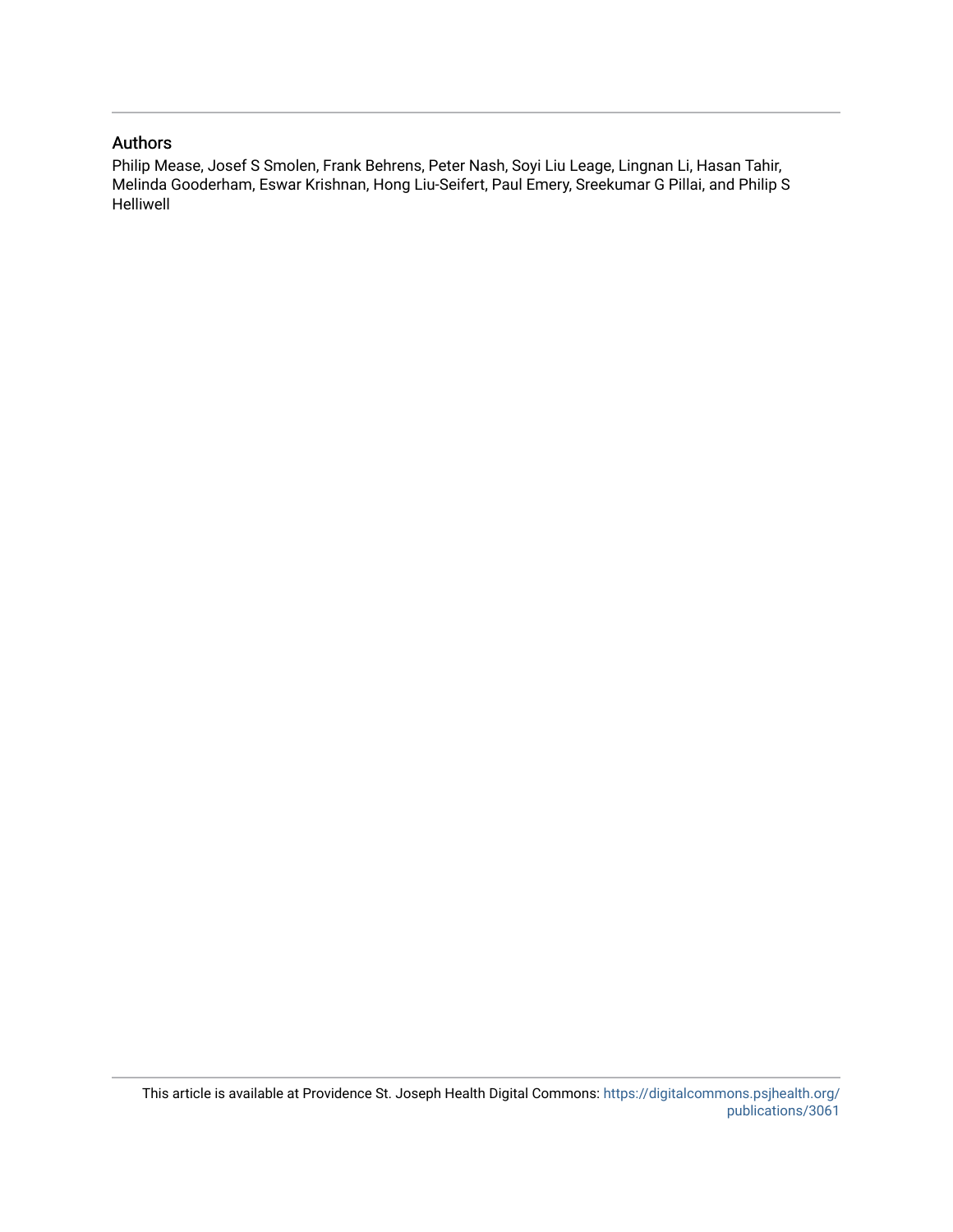

## Clinical science

**Abstract**

## A head-to-head comparison of the efficacy and safety of ixekizumab and adalimumab in biological-naïve patients with active psoriatic arthritis: 24-week results of a randomised, open-label, blindedassessor trial

Philip J Mease  $\bigcirc$ , <sup>1</sup> Josef S Smolen, 2 Frank Behrens, <sup>3</sup> Peter Nash, 4 Soyi Liu Leage, 5 Lingnan Li,<sup>5</sup> Hasan Tahir,<sup>6</sup> Melinda Gooderham,<sup>7</sup> Eswar Krishnan,<sup>5</sup> Hong Liu-Seifert,<sup>5</sup> PaulEmery  $\bullet$  ,<sup>8,9</sup> Sreekumar G Pillai,<sup>5</sup> Philip S Helliwell,<sup>10</sup> The SPIRIT H2H study group

#### **Handling editor** David S Pisetsky

For numbered affiliations see end of article.

#### **Correspondence to**

Dr Philip J Mease, Rheumatology Research, Swedish Medical Center, Seattle, WA 98122, USA; pmease@philipmease.com

Received 14 March 2019 Revised 23 July 2019 Accepted 29 August 2019 Published Online First 28 September 2019



© Author(s) (or their employer(s)) 2020. Re-use permitted under CC BY-NC. No commercial re-use. See rights and permissions. Published by BMJ.

**To cite:** Mease PJ, Smolen JS, Behrens F et al. Ann Rheum Dis 2020;**79**:123–131.

**Objectives** To compare efficacy and safety of ixekizumab (IXE) to adalimumab (ADA) in biological disease-modifying antirheumatic drug-naïve patients with both active psoriatic arthritis (PsA) and skin disease and inadequate response to conventional synthetic disease-modifying antirheumatic drug (csDMARDs). **Methods** Patients with active PsA were randomised (1:1) to approved dosing of IXE or ADA in an open-label, head-to-head, blinded assessor clinical trial. The primary objective was to evaluate whether IXE was superior to ADA at week 24 for simultaneous achievement of a ≥50% improvement from baseline in the American College of Rheumatology criteria (ACR50) and a 100% improvement from baseline in the Psoriasis Area and Severity Index (PASI100). Major secondary objectives, also at week 24, were to evaluate whether IXE was: (1) non-inferior to ADA for achievement of ACR50 and (2) superior to ADA for PASI100 response. Additional PsA, skin, treat-to-target and quality-of-life outcome measures were assessed at week 24.

**Results** The primary efficacy endpoint was met (IXE: 36%, ADA: 28%; p=0.036). IXE was non-inferior for ACR50 response (IXE: 51%, ADA: 47%; treatment difference: 3.9%) and superior for PASI100 response (IXE: 60%, ADA: 47%; p=0.001). IXE had greater response versus ADA in additional PsA, skin, nail, treatto-target and quality-of-life outcomes. Serious adverse events were reported in 8.5% (ADA) and 3.5% (IXE) of patients.

**Conclusions** IXE was superior to ADA in achievement of simultaneous improvement of joint and skin disease (ACR50 and PASI100) in patients with PsA and inadequate response to csDMARDs. Safety and tolerability for both biologicals were aligned with established safety profiles.

## **Introduction**

The goal of treatment in patients with active psoriatic arthritis (PsA) is to simultaneously improve the manifestations of the disease, including arthritis and skin disease. Improvements in both joint and skin disease are necessary to achieve optimal improvement in health-related quality of life in patients

## **Key messages**

#### **What is already known about this subject?**

- ► Many patients with psoriatic arthritis and active skin and joint disease do not achieve satisfactory clinical response with conventional synthetic disease-modifying antirheumatic therapy in both important domains of the disease simultaneously.
- $\blacktriangleright$  In this patient group, biological diseasemodifying antirheumatic drugs (bDMARDs) offer additional treatment options, but the comparative efficacy and safety of bDMARDs is not known.

### **What does this study add?**

- ► The findings of this study demonstrate that ixekizumab was superior to adalimumab for simultaneous achievement of American College of Rheumatology 50 (ACR50) and Psoriasis Area and Severity Index (PASI100), was non-inferior to adalimumab for achievement of ACR50 and was superior to adalimumab for achievement of PASI100 at week 24.
- ► Response with ixekizumab was significantly greater than adalimumab for Minimal Disease Activity, Very Low Disease Activity, Disease Activity in Psoriatic Arthritis remission  $(\leq 4)$ , change from baseline in modified Composite Psoriatic Disease Activity Index, resolution of enthesitis (Spondyloarthritis Research Consortium of Canada Enthesitis Index=0), PASI75, PASI90 and Dermatology Life Quality Index (0 or 1) and was at least similar to adalimumab for all other psoriatic arthritis, treat-to-target, skin, nail and quality of life endpoints.

### **How might this impact on clinical practice or future developments?**

► The findings of this study increase awareness of current treatment options and informs evidence-based treatment decisions for patients with active psoriatic arthritis and active psoriatic skin disease.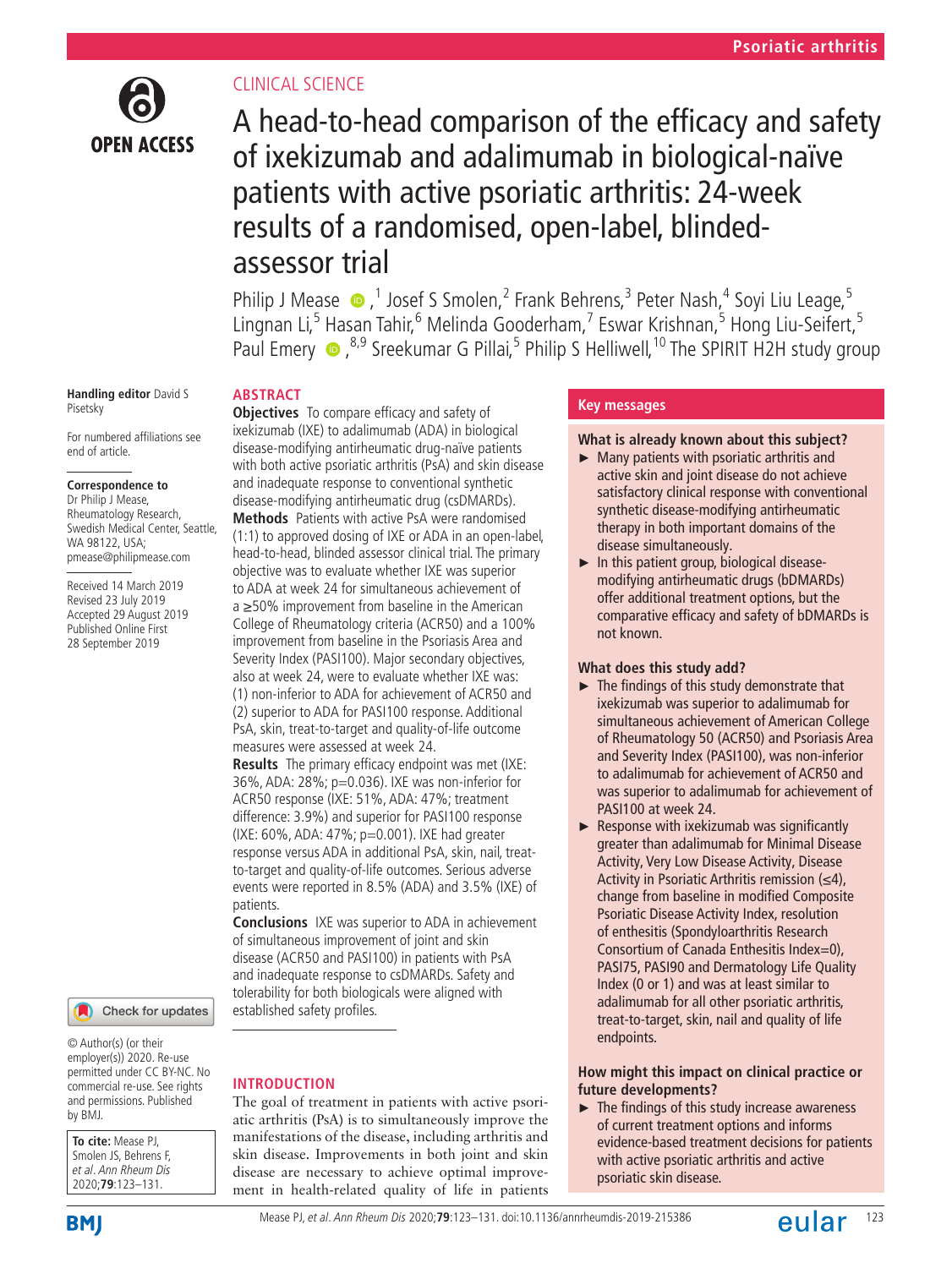## **Psoriatic arthritis**

with PsA, an important indicator of treatment success.<sup>[1](#page-9-0)</sup> Treatment options for patients with PsA include non-pharmacological intervention, symptomatic treatment, conventional synthetic disease-modifying antirheumatic drugs (csDMARDS), biological DMARDs (bDMARDs) and other immunomodulatory therapies.<sup>2-</sup>

Among patients who fail to achieve adequate response to csDMARDs, bDMARDs targeting inflammatory cytokines such as tumour necrosis factor  $\alpha$  (TNF), interleukin (IL)-12/23 or IL-17A offer an alternative either as a combination therapy with csDMARDs or as monotherapy. Some evidence suggests that combination therapy with csDMARDs such as methotrexate may inhibit development of antidrug antibodies to bDMARDs, and some studies observed better treatment persistence with combination therapy.<sup>7</sup> Concomitant methotrexate has been associated with greater serum concentration of adalimumab (ADA) versus patients receiving ADA monotherapy[.8](#page-9-3)

The objective of the current study is to determine whether ixekizumab (IXE), a high-affinity monoclonal antibody that selectively targets IL-17A, is superior to ADA, a TNF inhibitor, as measured by a combined arthritis and skin endpoint in bDMARD-naïve patients with active PsA and inadequate response to csDMARDs. Concomitant use of a stable dose of csDMARDs was permitted during the study.

#### **Methods**

#### **Participants**

Eligible participants had an established diagnosis of PsA for at least 6 months, fulfilled the Classification for Psoriatic Arthritis criteria with at least 3/66 swollen and 3/68 tender joints, had previous inadequate response to ≥1 csDMARD, had active plaque psoriasis affecting  $\geq$ 3% of body surface area (BSA) and had not previously received bDMARD or Janus kinase inhibitor therapy.<sup>[9](#page-9-4)</sup> Patients on csDMARDs at screening were allowed to continue a stable dose of csDMARD therapy.

#### **Study design**

This study is a 52 week, phase IIIb/IV, multicentre, randomised, open-label, blinded-assessor, parallel-group study evaluating the efficacy and safety of IXE versus ADA in bDMARD-naïve, csDMARD-inadequate-responder patients (based on medical history) with active PsA. Following a 28-day screening period, participants were randomised 1:1 to open-label IXE or ADA during a 52-week open-label treatment period (weeks 0–52). Randomisation was stratified by concomitant csDMARD use at baseline and moderate-to-severe plaque psoriasis involvement (Psoriasis Area and Severity Index (PASI)≥12, BSA ≥10% and static physician's global assessment (sPGA) ≥3). Study visits occurred at screening, baseline and postbaseline at weeks 1, 4, 8, 12, 16, 24, 32, 40 and 52. Treatment allocation was revealed after randomisation to sponsors, investigators, patients and all study staff except for blinded assessors. Blinded assessors evaluated tender joint count, swollen joint count, PASI, % BSA, enthesitis, Leeds Dactylitis Index–Basic (LDI-B), Nail Psoriasis Severity Index (NAPSI) fingernails and sPGA.

Participants received approved-label dosing of assigned treatments by subcutaneous injection. All patients randomised to IXE received a 160 mg starting dose (two 80 mg injections) at week 0. IXE-treated patients received 80 mg IXE every 4 weeks from week 4 onwards (seven doses up to week 24) unless they met criteria for moderate-to-severe psoriasis, in which case they received 80 mg IXE every 2 weeks from week 2 to week 12, followed by IXE every 4 weeks (10 doses up to week 24, three

additional doses). Patients randomised to ADA received a 40 mg starting dose followed by 40 mg ADA every 2 weeks starting at week 2 (12 doses up to week 24), or if they met criteria for moderate-to-severe psoriasis, they received an 80 mg starting dose of ADA (two 40 mg injections) at week 0, followed by 40 mg ADA every 2 weeks starting at week 1 (14 doses up to week 24, two additional doses). Thus, among patients with moderateto-severe psoriasis, the IXE dosing regimen resulted in one more additional dose relative to those receiving ADA.

SPIRIT-H2H (Clinicaltrials.gov: NCT03151551) was conducted in accordance with the ethical principles of the Declaration of Helsinki. All patients provided written informed consent, and the study protocol was approved by the ethical review board prior to the start of study-related procedures.

#### **Patient and public involvement**

Patients were not involved in the design or conduct of the study, development of outcomes or dissemination of study results.

#### **Efficacy endpoints**

The primary and two major secondary endpoints were tested using a sequential hierarchical testing procedure in the order presented below. There were no adjustments for multiple comparisons for any other analyses.

#### Primary endpoint (simultaneous achievement of ACR50 and PASI100)

The primary endpoint assessed superiority of IXE versus ADA at week 24, as measured by the proportion of patients who simultaneously achieved an American College of Rheumatology 50 (ACR50) response and PASI100 response. After the week 24 database lock and initial analysis run, a medical inconsistency in baseline PASI data was identified (PASI=0 but BSA ≥3%) in nine patients. This scenario was not anticipated or described in the protocol or statistical analysis plan. The inconsistency was resolved using medical judgement. The impacted patients met baseline criteria for active psoriasis. In the final primary analysis, patients with baseline PASI=0 and BSA ≥3 were considered PASI100 responders if, and only if, an absolute PASI=0 and BSA=0 was achieved at week 24. Multiple analyses to assess the robustness of this approach were conducted (see [online supple](https://dx.doi.org/10.1136/annrheumdis-2019-215386)[mentary table 1\)](https://dx.doi.org/10.1136/annrheumdis-2019-215386).

#### Major secondary endpoint 1 (ACR50)

Major secondary endpoint 1 assessed whether IXE was noninferior to ADA at week 24 as measured by the proportion of patients achieving ACR50.

#### Major secondary endpoint 2 (PASI100)

Major secondary endpoint 2 assessed whether IXE was superior to ADA at week 24 as measured by the proportion of patients achieving PASI100.

#### **Other secondary endpoints**

Additional prespecified outcomes included the proportion of patients achieving  $\geq$  20% or  $\geq$  70% improvement from baseline in ACR criteria (ACR20/70),  $\geq$ 75% or  $\geq$ 90% improvement from baseline in PASI (PASI75/90), resolution of fingernail psoriasis (NAPSI fingernails=0), PsA minimal disease activity (MDA), a minimal clinically important difference (MCID) of ≥0.35-point improvement from baseline in Health Assessment Questionnaire–Disability Index (HAQ-DI) among patients with ≥0.35 at baseline, a Dermatology Life Quality Index score of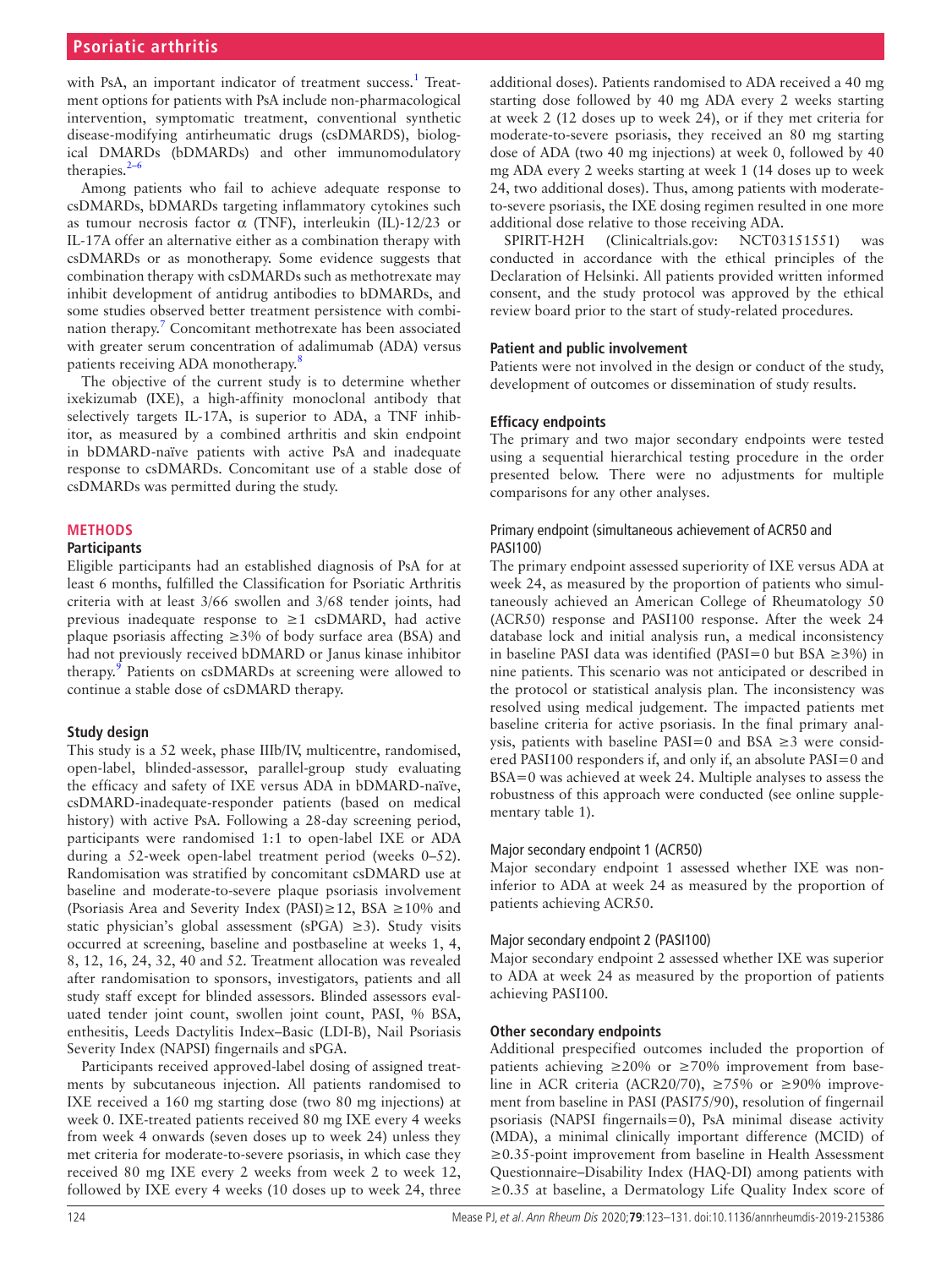

<span id="page-4-0"></span>**Figure 1** Participant flow diagram up to week 24.

0 or 1 (DLQI (0 or 1)), resolution of enthesitis as measured by the Spondyloarthritis Research Consortium of Canada Enthesitis Index (SPARCC Enthesitis Index=0) or Leeds Enthesitis Index (LEI=0) among patients with enthesitis at baseline (SPARCC Enthesitis Index  $>0$  or LEI  $>0$ ) and resolution of dactylitis as measured by the Leeds Dactylitis Index–Basic (LDI-B=0) among patients with dactylitis at baseline (LDI-B >0). Prespecified continuous outcomes included the mean change from baseline in NAPSI and the modified Composite Psoriatic Disease Activity Index (mCPDAI) (see [online supplementary table 2\)](https://dx.doi.org/10.1136/annrheumdis-2019-215386).

Post hoc continuous analyses included mean change from baseline in Disease Activity in Psoriatic Arthritis (DAPSA) and in the psoriatic arthritis disease activity score (PASDAS). Post hoc categorical analyses included the percentage of patients achieving DAPSA ≤4 (remission), DAPSA ≤14 (low disease activity or remission), PASDAS  $\leq$ 3.2 (low disease activity), PASDAS  $\leq$ 1.9 (near remission) and meeting 7/7 MDA criteria (very low disease activity (VLDA)).

#### **Safety**

Treatment-emergent adverse events (TEAEs) were defined as events that first occurred or worsened in severity after the first dose of study treatment and on or prior to the date of the last visit within the treatment period. AEs of special interest included infections, injection-site reactions, cytopaenias, liver function test changes/enzyme elevations, allergic reactions/hypersensitivity, cerebrocardiovascular events, malignancies, depression and suicide/self-injury, interstitial lung disease and inflammatory bowel disease (IBD). Data relating to cerebrocardiovascular events and suspected IBD were adjudicated by external clinical events committees.

#### **Statistical analyses**

Analyses of efficacy were performed at the week 24 primary database lock for the intent-to-treat population, consisting of all randomised patients according to treatment assigned at week 0. A hierarchical multiple testing procedure for the primary and two major secondary endpoints was implemented to control the family-wise type I error rate at a two-sided  $α$  level of 0.05. The first test in the statistical hierarchy was a superiority test of the primary endpoint (simultaneous ACR50 and PASI100). If IXE was determined to be statistically superior to ADA for the primary endpoint, a non-inferiority test of IXE versus ADA was performed for secondary endpoint 1 (ACR50). If the test for major secondary endpoint 1 was successful (indicating IXE was non-inferior to ADA for achieving ACR50 at Week 24), a superiority test was conducted for major secondary endpoint 2

(PASI100). If a test in this sequence was not successful, all subsequent tests were considered unsuccessful.

A fixed-margin approach was used for non-inferiority testing of ACR50 response, where IXE was deemed non-inferior to ADA if the lower bound of the two-sided 95% CI for the difference in proportions of ACR50 responders on IXE minus ADA was greater than the prespecified margin of  $-12.0\%$ . This non-inferiority margin represents an approximately 50% preservation of the ADA treatment effect observed in historical phase III studies per Food and Drug Administration (FDA)/European Medicines Agency (EMA) non-inferiority study design guidelines.<sup>10-13</sup>

Categorical efficacy and health outcome variables were analysed based on treatment success/failure using a logistic regression model with treatment, concomitant csDMARD use at baseline and moderate-to-severe plaque psoriasis involvement as factors. Patients were considered treatment failures (or non-responders) if they did not meet the clinical response criteria or had missing clinical response data at a particular time point of analysis.

Continuous variables were analysed using a mixed effects model of repeated measures analysis, which included treatment group, concomitant csDMARD use at baseline, moderate-tosevere plaque psoriasis involvement and visit as fixed factors; baseline value as covariate; and baseline-by-visit and treatmentby-visit interaction terms. Missing data were imputed using a modified baseline observation carried forward method.

Descriptive safety analyses were performed on all randomised patients according to assigned treatment who received ≥1 dose of study treatment and included all data available up to the time of database lock.

#### **Results**

#### **Participants**

Of 684 patients screened, 566 were randomised between 24 August 2017 and 24 May 2018, to either ADA  $(n=283)$  or IXE (n=283); 269 (95%) patients randomised to ADA and 262 (93%) patients randomised to IXE completed the week 24 study visit ([figure](#page-4-0) 1). Baseline demographics and disease characteristics were balanced between treatment groups ([table](#page-5-0) 1). All patients had active plaque psoriasis with BSA  $\geq$ 3%.

#### **Efficacy**

Efficacy outcomes at week 24 are summarised in [table](#page-6-0) 2. The primary and all major secondary endpoints of the study were met. The proportion of patients simultaneously achieving ACR50 and PASI100 was significantly (p=0.036) greater for patients receiving IXE (36%) than ADA (28%); significant differences were observed as early as week 8 [\(figure](#page-7-0) 2A). IXE was noninferior to ADA as measured by ACR50 response (IXE: 50.5%, ADA: 46.6%, IXE vs ADA treatment difference: 3.9% (95% CI −4.3% to 12.1%)); there were no statistically significant differences in ACR50 response between treatment arms ([figure](#page-7-0) 2B). PASI100 response was significantly ( $p=0.001$ ) greater in the IXE (60%) versus ADA (47%) group; statistically significant differences were observed as early as the first PASI assessment (week 4) and persisted through week 24 ([figure](#page-7-0) 2c).

Significantly more patients achieved PsA MDA (treatment difference: 12.4%, 95% CI 4.3% to 20.4%) and VLDA (treatment difference: 7.1%, 95% CI 1.4% to 12.7%) at week 24 in the IXE versus ADA groups ([figure](#page-7-1) 3A,B). Although there were no significant differences between treatment groups in DAPSA change from baseline (treatment difference: −1.64, 95% CI −3.94 to 0.66) or DAPSA low disease activity, including remission (DAPSA ≤14) (treatment difference: 1.1%, 95% CI −7.0%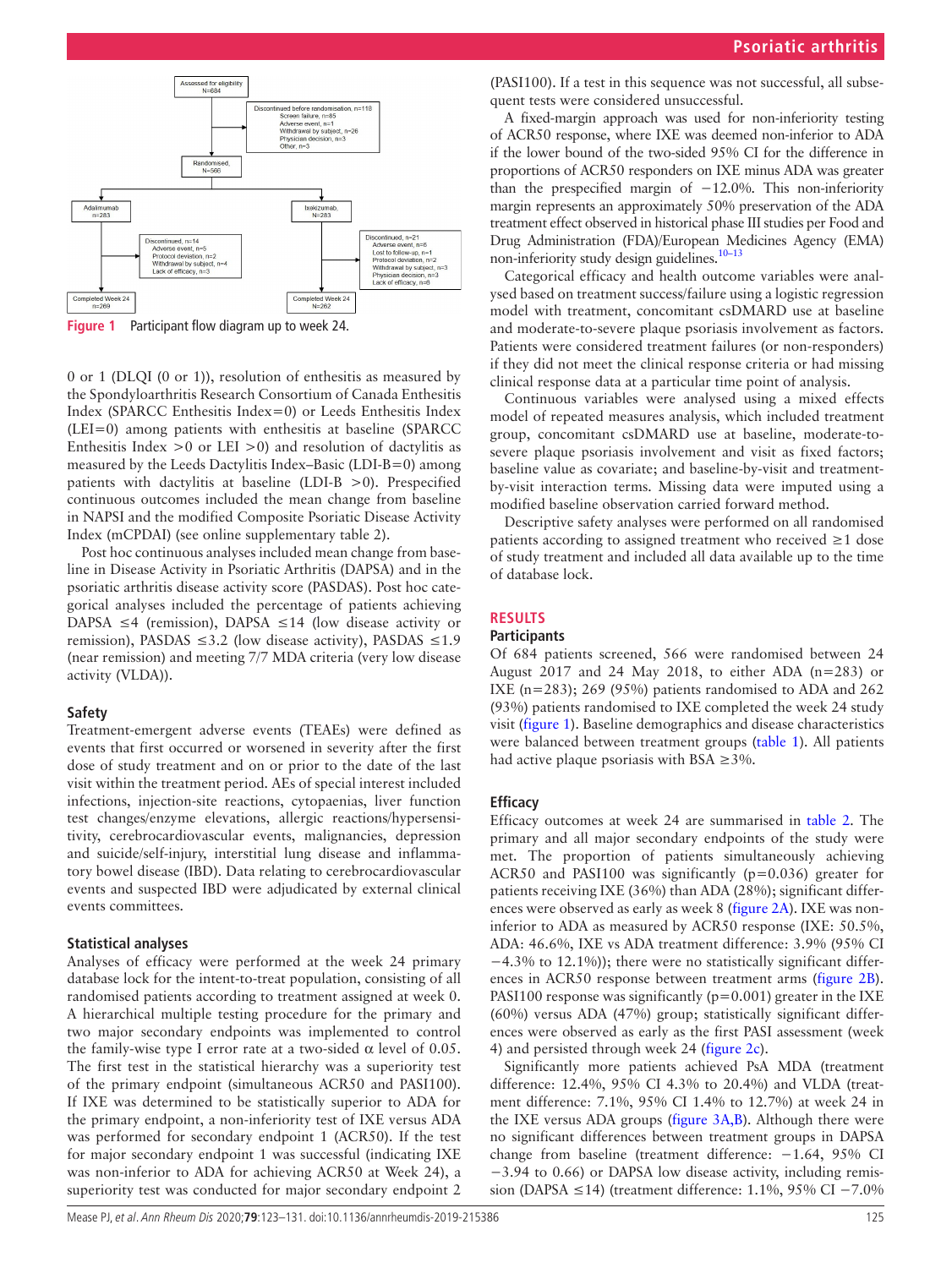<span id="page-5-0"></span>

| Table 1                                                      | Baseline demographics and disease characteristics |             |              |  |  |  |  |
|--------------------------------------------------------------|---------------------------------------------------|-------------|--------------|--|--|--|--|
|                                                              |                                                   | IXE (n=283) | $ADA(n=283)$ |  |  |  |  |
| <b>Baseline demographics</b>                                 |                                                   |             |              |  |  |  |  |
| Age, years                                                   |                                                   | 47.5 (12.0) | 48.3 (12.3)  |  |  |  |  |
| Sex, n (%)                                                   |                                                   |             |              |  |  |  |  |
| Male                                                         |                                                   | 162 (57)    | 150 (53)     |  |  |  |  |
| Female                                                       |                                                   | 121(43)     | 133 (47)     |  |  |  |  |
| Race, n (%)                                                  |                                                   |             |              |  |  |  |  |
| White                                                        |                                                   | 222 (78)    | 211 (75)     |  |  |  |  |
| Asian                                                        |                                                   | 29 (10)     | 33 (12)      |  |  |  |  |
| Weight, kg                                                   |                                                   | 85.3 (19.8) | 81.9 (18.3)  |  |  |  |  |
| Body mass index, kg/m <sup>2</sup>                           |                                                   | 30.0(6.9)   | 29.7 (8.3)   |  |  |  |  |
| years                                                        | Duration of symptoms since PsA diagnosis,         | 6.6(7.4)    | 5.9(6.4)     |  |  |  |  |
| Duration of symptoms since psoriasis<br>diagnosis, years     |                                                   | 16.1(13.1)  | 14.7 (12.6)  |  |  |  |  |
| Concomitant csDMARD use, n (%)                               |                                                   | 193 (68)    | 199 (70)     |  |  |  |  |
|                                                              | Concomitant methotrexate use, n (%)               | 167 (59)    | 169 (60)     |  |  |  |  |
| <b>Baseline disease scores</b>                               |                                                   |             |              |  |  |  |  |
| Tender joint count                                           |                                                   | 19.1 (12.7) | 21.3 (15.4)  |  |  |  |  |
| Swollen joint count                                          |                                                   | 10.1(7.5)   | 10.7(8.1)    |  |  |  |  |
| Patient pain VAS                                             |                                                   | 59.7 (21.9) | 62.4 (21.1)  |  |  |  |  |
| Patient's global assessment of disease<br>activity VAS, mm   |                                                   | 62.4(20.3)  | 65.2(20.7)   |  |  |  |  |
| Physician's global assessment of disease<br>activity VAS, mm |                                                   | 58.9 (17.5) | 59.4 (18.2)  |  |  |  |  |
| HAQ-DI                                                       |                                                   | 1.2(0.6)    | 1.3(0.7)     |  |  |  |  |
| C-reactive protein, mg/L                                     |                                                   | 9.8(13.7)   | 10.5 (19.3)  |  |  |  |  |
|                                                              | SPARCC Enthesitis Index >0, n (%)                 | 189 (67)    | 171 (60)     |  |  |  |  |
| SPARCC Enthesitis Index*                                     |                                                   | 4.9(3.5)    | 5.7(3.8)     |  |  |  |  |
| LEI $>0$ , n $(\%)$                                          |                                                   | 159 (56)    | 147 (52)     |  |  |  |  |
| LEI†                                                         |                                                   | 2.5(1.4)    | 2.7(1.5)     |  |  |  |  |
| LDI-B $>0$ , n $(\%)$                                        |                                                   | 42 (15)     | 58 (21)      |  |  |  |  |
| $LDI-B#$                                                     |                                                   | 40.1 (42.4) | 55.8 (128.4) |  |  |  |  |
| <b>PASDAS</b>                                                |                                                   | 5.8(0.9)    | 5.8(1.0)     |  |  |  |  |
| <b>DAPSA</b>                                                 |                                                   | 42.7 (20.6) | 45.8 (23.5)  |  |  |  |  |
| Moderate-to-severe psoriasis, n (%)                          |                                                   | 49 (17)     | 51 (18)      |  |  |  |  |
| PASI ≥12, n (%)                                              |                                                   | 55 (19)     | 57 (20)      |  |  |  |  |
| $sPGA \geq 3$ , n $(\%)$                                     |                                                   | 173 (61)    | 181 (64)     |  |  |  |  |
| BSA ≥3%, n (%)                                               |                                                   | 283 (100)   | 283 (100)    |  |  |  |  |
| $BSA \ge 10\%$ , n $(\%)$                                    |                                                   | 113 (40)    | 104(37)      |  |  |  |  |
| PASI                                                         |                                                   | 7.9(8.7)    | 7.7(7.3)     |  |  |  |  |
| Percentage BSA                                               |                                                   | 14.8 (18.4) | 12.9 (15.6)  |  |  |  |  |
| DLQI                                                         |                                                   | 9.8 (7.6)   | 9.8(7.6)     |  |  |  |  |
| NAPSI fingernails >0, n (%)                                  |                                                   | 191 (68)    | 177(63)      |  |  |  |  |
| NAPSI fingernails§                                           |                                                   | 19.7 (18.5) | 19.1 (16.3)  |  |  |  |  |

Unless indicated otherwise, data are presented as mean (SD).

\*Assessed in patients with SPARCC Enthesitis Index >0 at baseline.

†Assessed in patients with LEI >0 at baseline.

‡Assessed in patients with LDI-B >0 at baseline.

§Assessed in patients with NAPSI > 0 at baseline.

ADA, adalimumab; BSA, body surface area; csDMARD, conventional synthetic disease-modifying antirheumatic drug; DAPSA, Disease Activity in Psoriatic Arthritis; DLQI, Dermatology Life Quality Index; HAQ-DI, Health Assessment Questionnaire– Disability Index; IXE, ixekizumab; LDI-B, Leeds Dactylitis Index–Basic; LEI, Leeds Enthesitis Index; NAPSI, Nail Psoriasis Area and Severity Index; PASDAS, psoriatic arthritis disease activity score; PASI, Psoriasis Area and Severity Index; PsA, psoriatic arthritis; SPARCC, Spondyloarthritis Research Consortium of Canada; sPGA, static physician's global assessment; VAS, visual analogue scale.

to 9.1%) at week 24 ([figure](#page-7-1)  $3C$ ), significantly more patients achieved the more stringent DAPSA remission (DAPSA ≤4) in the IXE versus ADA group (treatment difference: 8.5%, 95% CI

1.7% to 15.3%) ([figure](#page-7-1) 3D). There were no significant differences between treatment groups in PASDAS change from baseline (treatment difference: −0.14, 95% CI −0.38 to 0.10) or PASDAS low disease activity (PASDAS ≤3.2) (treatment difference: 6.0%, 95% CI −2.2% to 14.2%), but PASDAS near remission (PASDAS  $\leq$ 1.9) was achieved by significantly more patients in the IXE than ADA group (treatment difference: 9.5%, 95% CI 2.5% to 16.6%). No significant differences were observed in ACR20 (treatment difference: −3.2%, 95% CI −10.7% to 4.3%) or ACR70 (treatment difference: 6.0%, 95% CI −1.4% to 13.5%). Change from baseline in mCPDAI was significantly greater in the IXE versus ADA group at week 24 (treatment difference: −0.53, 95% CI −0.85 to −0.20), with statistically significant improvements as early as the first assessment at week 12.

SPARCC Enthesitis Index=0 was achieved by significantly more patients in the IXE versus ADA group at week 24 (treatment difference: 11.6%, 95% CI 1.3% to 21.9%). Both IXE and ADA were efficacious as measured by LDI-B=0 response, but there were no statistically significant differences between treatment groups in LDI-B=0 response up to week 24 (treatment difference:  $-5.0\%$ , 95% CI  $-16.8\%$  to 6.8%).

Significantly more patients achieved PASI75 (treatment difference: 11.3%, 95% CI 4.2% to 18.4%) and PASI90 (treatment difference: 15.9%, 95% CI 8.1% to 23.7%) in the IXE versus ADA group. Significant differences in PASI75 and PASI90 response were observed as early as the first assessment at week 4. No significant differences were observed in NAPSI fingernails=0 response between treatment groups (treatment difference: 8.4%, 95% CI −1.8% to 18.6%). However, NAPSI fingernails change from baseline was significantly greater with IXE than ADA at week 24 (treatment difference: −3.37, 95% CI −5.40 to −1.33), with significant improvements as early as the first assessment at week 12.

DLQI (0, 1) response was significantly greater at week 24 in the IXE versus ADA group (treatment difference: 9.5%, 95% CI 1.4% to 17.7%), with significant differences as early as the first assessment at week 4. There were no statistically significant differences between groups in HAQ-DI MCID response (treatment difference: 1.3%, 95% CI −6.9% to 9.6%).

#### **Safety**

TEAEs were more common in the IXE versus ADA group ([table](#page-8-0) 3); most were mild or moderate in severity. Discontinuations due to AEs and serious AEs (SAEs) were numerically lower in the IXE versus ADA group. No deaths occurred during the study.

Safety data were analysed in the safety population at the time of database lock. Of the 566 randomised patients,  $n=70$ completed,  $n=52$  discontinued and  $n=444$  were ongoing in the open-label treatment period at the time of database lock.

Most infection-related TEAEs were mild or moderate in severity. Serious infections were more frequent in the ADA versus IXE group (see [online supplementary table 3](https://dx.doi.org/10.1136/annrheumdis-2019-215386)). Three patients discontinued due to infection-related AEs, including two in the ADA group (lymph node tuberculosis, pneumonia legionella) and one in the IXE group (arthritis bacterial). There were no confirmed cases of pulmonary tuberculosis. TEAEs of *Candida* infections were more frequent in the IXE group (n=7; four oral and three genital *Candida* infections) than the ADA group (n=2; one oral and one genital *Candida* infection). All *Candida*-related TEAEs resolved except one (IXE, oral *Candida*) that was ongoing at the week 24 database lock; none resulted in discontinuation.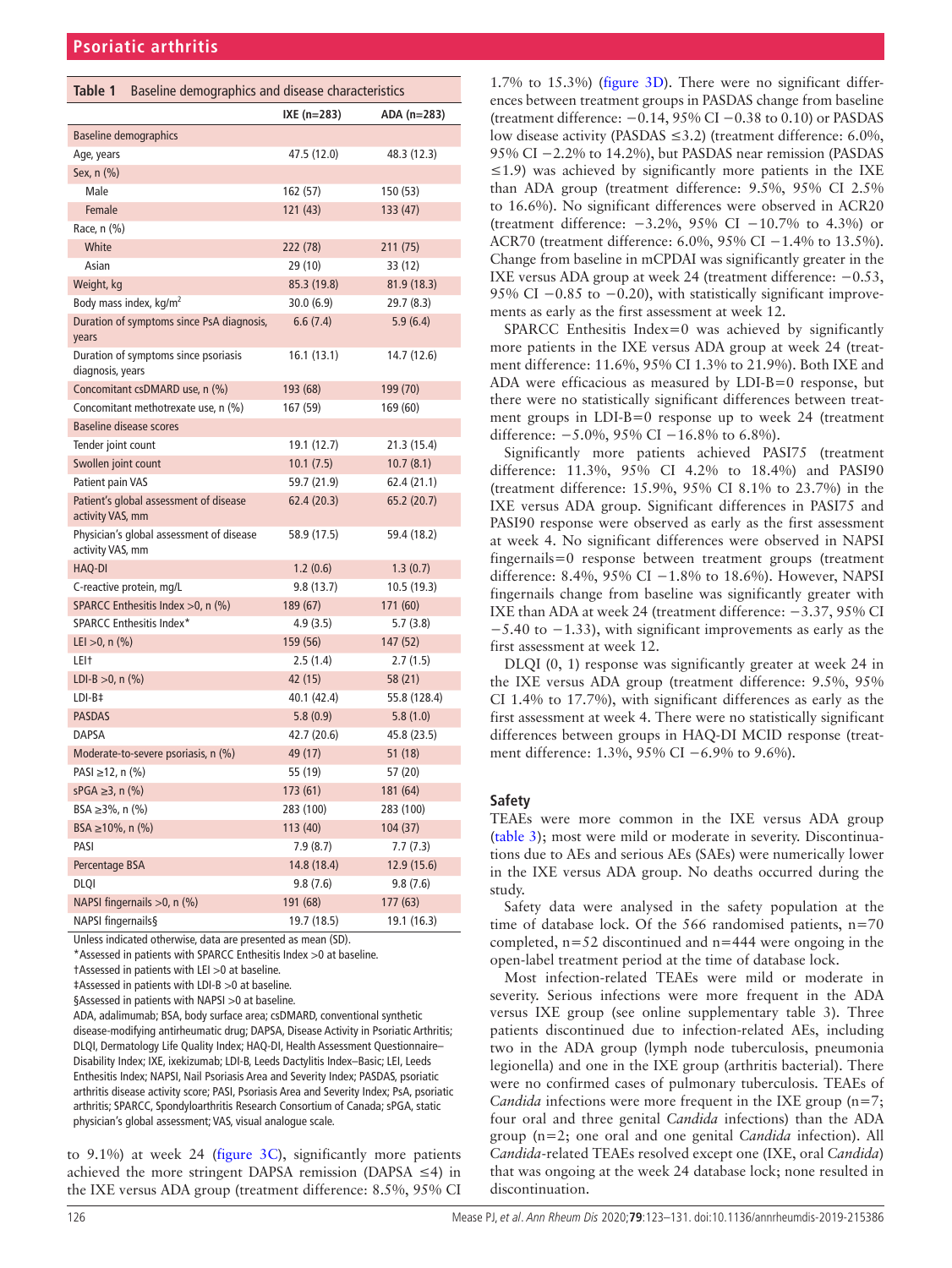<span id="page-6-0"></span>

|                                                                  | IXE $(n=283)$                    | ADA (n=283)                      | <b>Treatment difference</b><br>IXE versus ADA (95% CI) | <b>IXE versus ADA</b><br>P value |
|------------------------------------------------------------------|----------------------------------|----------------------------------|--------------------------------------------------------|----------------------------------|
| Primary endpoint                                                 |                                  |                                  |                                                        |                                  |
| ACR50+PASI100                                                    | 102/283 (36.0)<br>30.4% to 41.6% | 79/283 (27.9)<br>22.7% to 33.1%  | 8.1%<br>(0.5% to 15.8%)                                | 0.036                            |
| Major secondary endpoints                                        |                                  |                                  |                                                        |                                  |
| ACR50*                                                           | 143/283 (50.5)<br>44.7% to 56.4% | 132/283 (46.6)<br>40.8% to 52.5% | 3.9%<br>(-4.3% to 12.1%)                               | 0.338                            |
| <b>PASI100</b>                                                   | 170/283 (60.1)<br>54.4% to 65.8% | 132/283 (46.6)<br>40.8% to 52.5% | 13.4%<br>$(5.3\% \text{ to } 21.6\%)$                  | 0.001                            |
| PsA endpoints                                                    |                                  |                                  |                                                        |                                  |
| <b>MDA</b>                                                       | 135/283 (47.7)<br>41.9% to 53.5% | 100/283 (35.3)<br>29.8% to 40.9% | 12.4%<br>$(4.3\% \text{ to } 20.4\%)$                  | 0.003                            |
| VLDA <sup>+</sup>                                                | 49/283 (17.3)<br>12.9% to 21.7%  | 29/283 (10.2)<br>6.7% to 13.8%   | 7.1%<br>$(1.4\% \text{ to } 12.7\%)$                   | 0.015                            |
| DAPSA remission $(\leq 4)$ <sup>+</sup>                          | 75/283 (26.5)<br>21.4% to 31.6%  | 51/283 (18.0)<br>13.5% to 22.5%  | 8.5%<br>$(1.7\% \text{ to } 15.3\%)$                   | 0.016                            |
| DAPSA low disease activity or remission $(\leq 14)$ <sup>+</sup> | 174/283 (61.5)<br>55.8% to 67.2% | 171/283 (60.4)<br>54.7% to 66.1% | 1.1%<br>$(-7.0\% \text{ to } 9.1\%)$                   | 0.737                            |
| DAPSA, LSM change from baseline (SE)t                            | $-31.74(0.94)$                   | $-30.10(0.94)$                   | $-1.64$<br>$(-3.94 \text{ to } 0.66)$                  | 0.161                            |
| PASDAS low disease activity $(\leq 3.2)$ <sup>+</sup>            | 164/283 (58.0)<br>52.2% to 63.7% | 147/283 (51.9)<br>46.1% to 57.8% | 6.0%<br>(-2.2% to 14.2%)                               | 0.153                            |
| PASDAS near remission $(\leq 1.9)$ <sup>+</sup>                  | 82/283 (29.0)<br>23.7% to 34.3%  | 55/283 (19.4)<br>14.8% to 24.0%  | 9.5%<br>$(2.5\% \text{ to } 16.6\%)$                   | 0.009                            |
| PASDAS, LSM change from baseline (SE)t                           | $-3.08(0.10)$                    | $-2.94(0.10)$                    | $-0.14$<br>$(-0.38 \text{ to } 0.10)$                  | 0.260                            |
| mCPDAI, LSM change from baseline (SE)                            | $-3.98(0.14)$                    | $-3.46(0.13)$                    | $-0.53$<br>$(-0.85 \text{ to } -0.20)$                 | 0.002                            |
| ACR20                                                            | 195/283 (68.9)<br>63.5% to 74.3% | 204/283 (72.1)<br>66.9% to 77.3% | $-3.2%$<br>(-10.7% to 4.3%)                            | 0.403                            |
| ACR70                                                            | 90/283 (31.8)<br>26.4% to 37.2%  | 73/283 (25.8)<br>20.7% to 30.9%  | 6.0%<br>$(-1.4\% \text{ to } 13.5\%)$                  | 0.111                            |
| SPARCC Enthesitis Index=0‡                                       | 107/189 (56.6)<br>49.5% to 63.7% | 77/171 (45.0)<br>37.6% to 52.5%  | 11.6%<br>$(1.3\% \text{ to } 21.9\%)$                  | 0.019                            |
| $LEI = 0$ §                                                      | 95/159 (59.7)<br>52.1% to 67.4%  | 81/147 (55.1)<br>47.1% to 63.1%  | 4.6%<br>(-6.4% to 15.7%)                               | 0.432                            |
| $LDI-B=0$                                                        | 37/42 (88.1)<br>78.3% to 97.9%   | 54/58 (93.1)<br>86.6% to 99.6%   | $-5.0%$<br>(-16.8% to 6.8%)                            | 0.658                            |
| Skin and nail psoriasis endpoints                                |                                  |                                  |                                                        |                                  |
| PASI75                                                           | 227/283 (80.2)<br>75.6% to 84.9% | 195/283 (68.9)<br>63.5% to 74.3% | 11.3%<br>$(4.2\% \text{ to } 18.4\%)$                  | 0.002                            |
| PASI90                                                           | 203/283 (71.7)<br>66.5% to 77.0% | 158/283 (55.8)<br>50.0% to 61.6% | 15.9%<br>(8.1% to 23.7%)                               | < 0.001                          |
| NAPSI fingernails=0**                                            | 111/191 (58.1)<br>51.1% to 65.1% | 88/177 (49.7)<br>42.4% to 57.1%  | 8.4%<br>(-1.8% to 18.6%)                               | 0.082                            |
| NAPSI, LSM change from baseline (SE)                             | $-15.89(0.82)$                   | $-12.53(0.82)$                   | $-3.37$<br>$(-5.40 \text{ to } -1.33)$                 | 0.001                            |
| Quality of life endpoints                                        |                                  |                                  |                                                        |                                  |
| $HAQ-DI \geq 0.35$ tt                                            | 168/252 (66.7)<br>60.8% to 72.5% | 166/254 (65.4)<br>59.5% to 71.2% | 1.3%<br>(-6.9% to 9.6%)                                | 0.741                            |
| DLQI (0, 1)                                                      | 174/283 (61.5)<br>55.8% to 67.2% | 147/283 (51.9)<br>46.1% to 57.8% | 9.5%<br>$(1.4\% \text{ to } 17.7\%)$                   | 0.020                            |

†Post hoc analysis.

‡Assessed for patients with SPARCC Enthesitis Index score >0 at baseline.

§Assessed for patients with LEI score >0 at baseline.

¶Assessed for patients with LDI-B score >0 at baseline. \*\*Assessed for patients with NAPSI fingernails score >0 at baseline.

††Assessed for patients with HAQ-DI score ≥0.35 at baseline. A response of ≥0.35 change from baseline is the minimal clinically important difference in HAQ-DI.

ACR, American College of Rheumatology; ADA, adalimumab; DAPSA, Disease Activity in Psoriatic Arthritis; DLQI, Dermatology Life Quality Index; HAQ-DI, Health Assessment Questionnaire–Disability Index; IXE, ixekizumab; LDI-B, Leeds Dactylitis Index–Basic; LEI, Leeds Enthesitis Index; LSM, least squares mean; mCPDAI, modified Composite Psoriatic Disease Activity Index; MDA, minimal disease activity; NAPSI, Nail Psoriasis<br>Area

Injection-site reactions were more frequent in the IXE versus ADA group; most were mild in severity. One severe injectionsite reaction (injection site hypersensitivity) occurred in the ADA group, and one SAE (injection-site rash) occurred in the IXE group. Discontinuations due to injection-site reactions occurred in one IXE-treated and three ADA-treated patients. Most treatment-emergent allergic/hypersensitivity events were mild or

moderate in severity, all were nonanaphylactic and none were SAEs. One ADA-treated patient discontinued due to an allergic/ hypersensitivity event (hypersensitivity).

One serious treatment-emergent cerebrocardiovascular event occurred in each treatment group (IXE: atrial fibrillation; ADA: myocardial ischaemia). One IXE-treated patient discontinued due to a treatment-emergent cerebrocardiovascular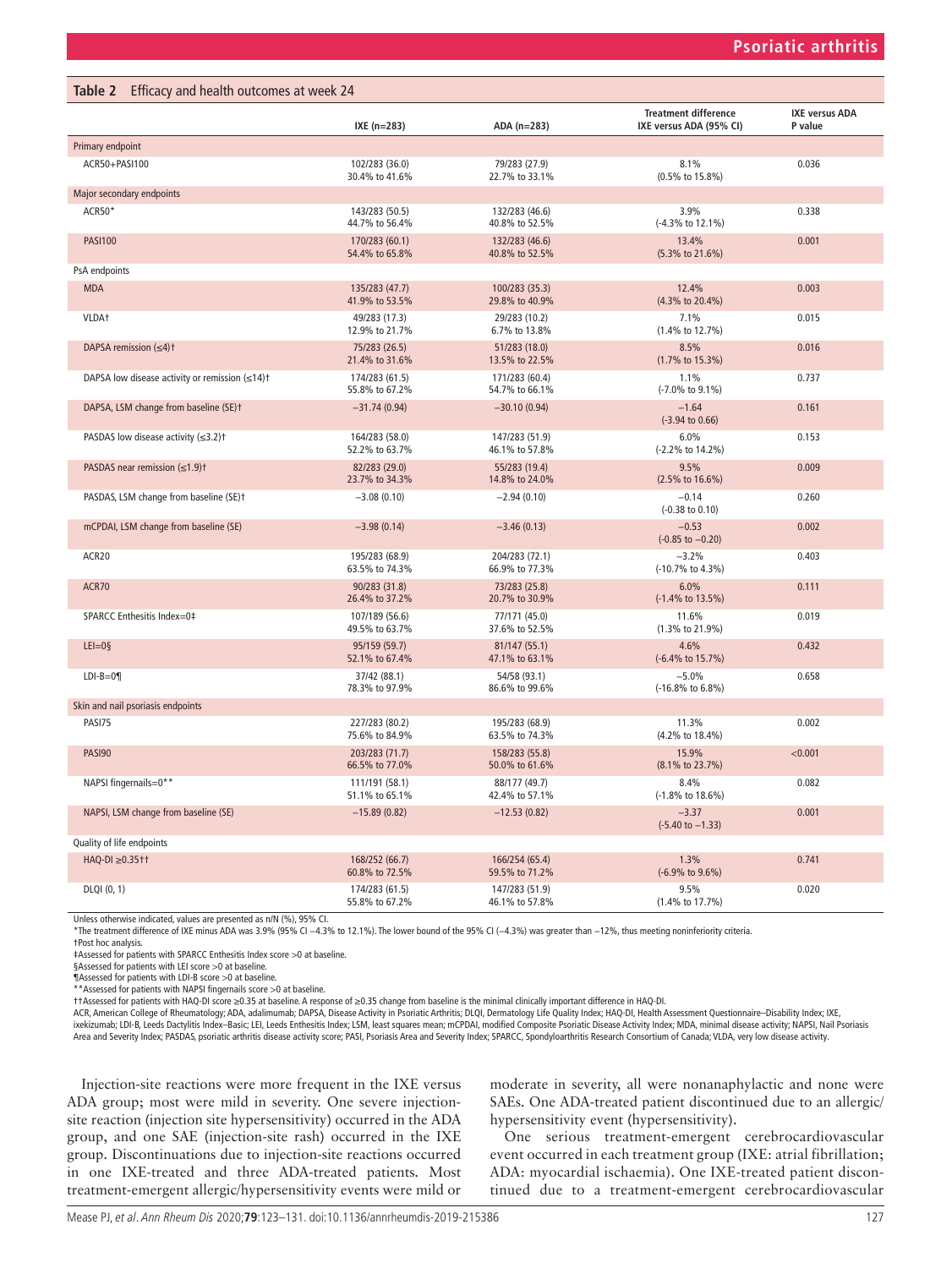

<span id="page-7-0"></span>**Figure 2** Clinical response rates for primary and major secondary outcomes through week 24 (non-responder imputation). (A) Percentage of patients simultaneously achieving ACR50 and PASI100 (primary endpoint). (B) Percentage of patients achieving ACR50 (major secondary endpoint). The treatment difference of IXE minus ADA was 3.9% (95% CI −4.3% to 12.1%). The lower bound of the 95% CI (−4.3%) was greater than −12%, thus meeting noninferiority criteria. (C) Percentage of patients achieving PASI100. IXE versus ADA: \*P<0.05, †p<0.01, ‡p<0.001. ACR, American College of Rheumatology; ADA, adalimumab; IXE, ixekizumab; PASI, Psoriasis Area Severity Index.

event of bradycardia. One major adverse cerebrocardiovascular event of moderate haemorrhagic stroke occurred in the ADA group; this event was an SAEand did not result in discontinuation.

No treatment-emergent malignancies occurred in the IXE group, and three occurred in the ADA group, two of which were considered by the investigator as SAEs (basal cell carcinoma and rectal neoplasm). No patients discontinued due to malignancy. No TEAEs of cytopaenia were SAEs, and none resulted in discontinuation. No patients had a worsening to grade 3 or 4 neutropenia. There were no suicide or self-injury-related TEAEs in either group. There were no depression-related SAEs, and no patients discontinued due to depression-related TEAEs.

Suspected IBD-related events were adjudicated by an expert panel as defined by the EPIdemiologique des Maladies de



<span id="page-7-1"></span>**Figure 3** Clinical response rates for treat-to-target outcomes through week 24. (A) Percentage of patients achieving minimal disease activity. (B) Percentage of patients achieving very low disease activity. (C) Percentage of patients achieving a DAPSA score of ≤14 (LDA or remission). (D) Percentage of patients achieving a DAPSA score ≤4 (remission). IXE versus ADA: \*P<0.05, †p<0.01, ‡p<0.001. ADA, adalimumab; DAPSA, Disease Activity in Psoriatic Arthritis; IXE, ixekizumab; LDA, low disease activity.

l'Appareil Digestif (EPIMAD) criteria for adjudication of suspected IBD, where 'probable' and 'definite' classifications are considered as confirmed cases[.14](#page-9-6) Three TEAEs were identified in two IXEtreated patients as suspected IBD. One IXE-treated patient had an event reported as 'colitis' that was sent for adjudication, but there was insufficient information to make a definitive classification. The same patient also had an event of 'colitis ulcerative', adjudicated as possible ulcerative colitis, which resulted in study discontinuation. Another IXE-treated patient with no prior medical history of IBD had an event reported as 'colitis' that was adjudicated as probable Crohn's disease and was the only case that met EPIMAD criteria for confirmed IBD. No SAEs of IBD occurred, and no TEAEs of potential IBD were reported in the ADA group.

#### **Discussion**

Treatment choices for PsA in clinical practice are made between medications that have shown efficacy and sufficient safety in clinical trials. Because comparative clinical trials are rare in PsA, indirect comparisons are often made using metaanalyses. However, head-to-head trials where active agents are compared, rather than an active agent and placebo, offer the highest level of evidence.<sup>15-18</sup> The SPIRIT-P1 and OPAL trials (which compared IXE or tofacitinib, respectively, with placebo) included an ADA active reference arm but were not powered for head-to-head comparisons with ADA.<sup>[11 19](#page-9-8)</sup> A study (EXCEED 1) comparing replacement of csDMARDs with secukinumab or adalimumab monotherapy is ongoing (NCT02745080). Although both SPIRIT-H2H and EXCEED 1 included bDMARD-naïve patients with inadequate response to csDMARDs, key differences between the studies include blinding (double-blind in EXCEED 1 vs open-label in SPIR-IT-H2H) and concomitant csDMARD use (not allowed in EXCEED 1). SPIRIT-H2H is the first completed head-to-head trial comparing two bDMARDs in patients with active PsA and inadequate response to csDMARDs.

Although skin involvement is usually mild in patients with PsA, clinicians and patients judge the impact of a PsA treatment by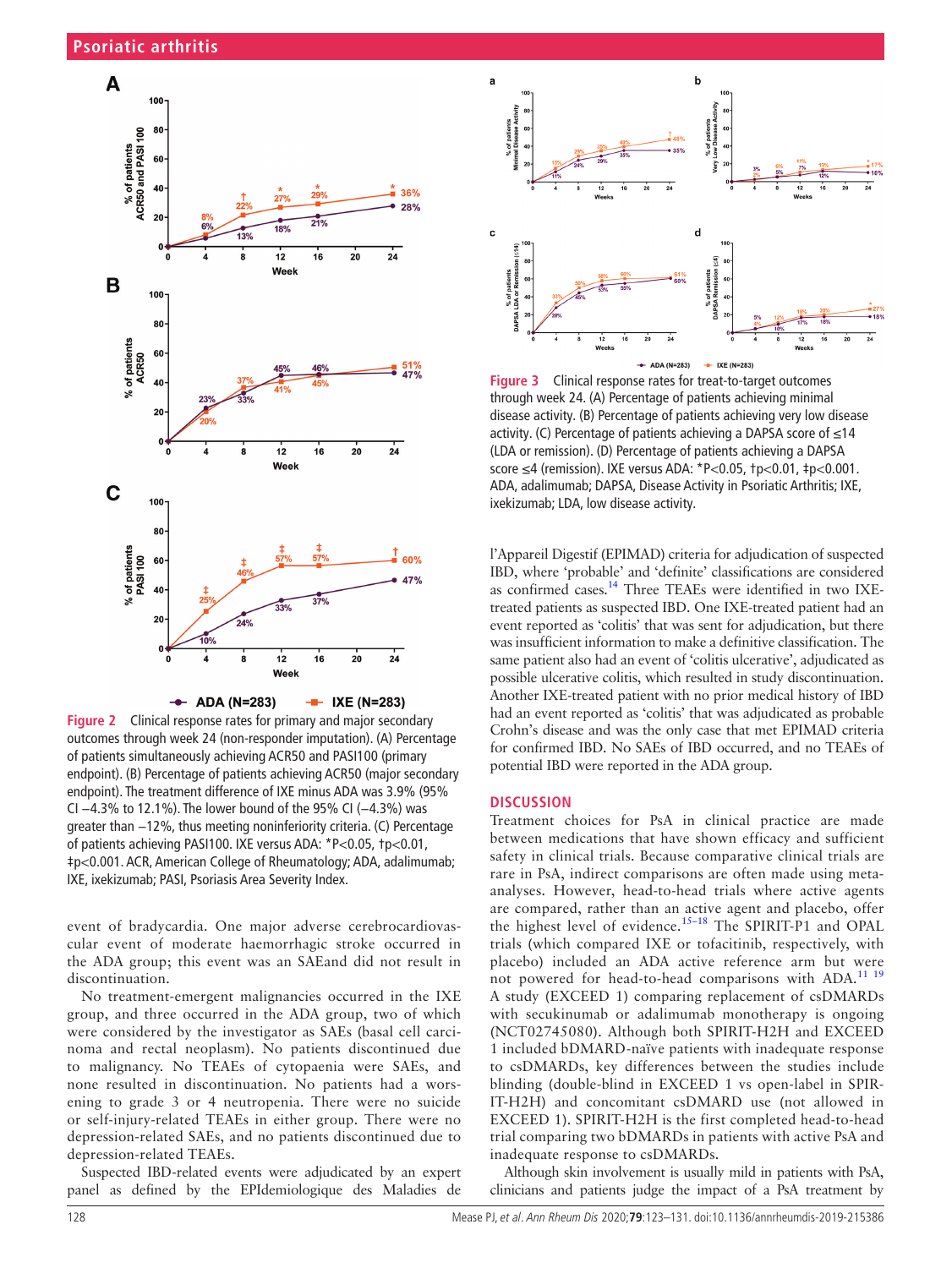<span id="page-8-0"></span>

| Table 3<br>Safety outcomes                              |                       |               |  |
|---------------------------------------------------------|-----------------------|---------------|--|
|                                                         | IXE $(n=283)$         | $ADA(n=283)$  |  |
| Extent of exposure, mean days (total patient-<br>years) | 236.8 (183.5)         | 228.9 (117.3) |  |
| Treatment-emergent adverse events                       | 197 (69.6)            | 173 (61.1)    |  |
| Mild                                                    | 97 (34.3)             | 87(30.7)      |  |
| Moderate                                                | 91 (32.2)             | 71(25.1)      |  |
| Severe                                                  | 9(3.2)                | 15(5.3)       |  |
| Serious adverse events                                  | 10(3.5)               | 24(8.5)       |  |
| <b>Deaths</b>                                           | $\mathbf{0}$          | $\mathbf{0}$  |  |
| Discontinuations due to adverse events                  | 7(2.5)                | 13(4.6)       |  |
| Adverse events of special interest                      |                       |               |  |
| Infections                                              | 102 (36.0)            | 87 (30.7)     |  |
| Serious infections                                      | 4(1.4)                | 8(2.8)        |  |
| Candida infections                                      | 7(2.5)                | 2(0.7)        |  |
| Injection-site reactions                                | 27(9.5)               | 9(3.2)        |  |
| Allergic/hypersensitivity reactions                     | 7(2.5)                | 11(3.9)       |  |
| Potential anaphylaxis                                   | $\mathbf{0}$          | $\mathbf{0}$  |  |
| Cytopaenias                                             | 5(1.8)                | 11(3.9)       |  |
| Cerebrocardiovascular events*                           | 3(1.1)                | 5(1.8)        |  |
| Malignancies                                            | 0                     | 3(1.1)        |  |
| Depression                                              | 3(1.1)                | 7(2.5)        |  |
| Inflammatory bowel disease                              | $2(0.7)$ <sup>+</sup> | 0             |  |
| Ulcerative colitis                                      | $1(0.4)$ <sup>+</sup> | $\mathbf{0}$  |  |
| Crohn's disease                                         | $1(0.4)$ §            | 0             |  |

Safety data were analysed in the safety population at the time of database lock. Of the 566 randomized patients, n=70 completed, n=52 discontinued, and n=444 were ongoing in the open label treatment period at the time of database lock. \*Of eight treatment-emergent cerebrocardiovascular events reported, four (IXE: n=2 (0.7%); ADA: n=2 (0.7%)) were adjudicated.

†EPIdemiologique des Maladies de l'Appareil Digestif (EPIMAD) criteria for adjudication of suspected inflammatory bowel disease define 'probable' and 'definite' classifications as confirmed cases. Only one case met the EPIMAD criteria of confirmed inflammatory bowel disease.

‡Event was reported as colitis ulcerative and was adjudicated as possible ulcerative colitis.

§Event was reported as colitis and was adjudicated as probable Crohn's disease. ADA, adalimumab; IXE, ixekizumab.

effects on all domains affected by the disease, in particular joints and skin[.20–22](#page-9-9) Furthermore, achievement of optimal health-related quality of life, the ultimate treatment goal in PsA, requires improve-ments in both joint and skin manifestations of the disease.<sup>[1](#page-9-0)</sup> Therefore, a combination of two validated and well-established outcome measures, a relatively stringent endpoint for articular disease (ACR50) and a very stringent endpoint for skin disease (PASI100) was employed as the primary endpoint. The 24-week efficacy data from the present study demonstrate that IXE was superior to ADA in simultaneously leading to an ACR50 and PASI100 response, was non-inferior to ADA for achieving ACR50 and was superior to ADA for achieving PASI100. Furthermore, significantly more patients achieved DAPSA remission (which does not include a measure of skin response) with IXE than ADA, suggesting that skin changes were not the only domain contributing to differences between biologics. IXE further demonstrated significantly higher clinical response rates than ADA at week 24 for SPARCC Enthesitis Index, psoriasis (PASI75/90), fingernail psoriasis (NAPSI fingernails change from baseline), mCPDAI and treat-to-target endpoints of MDA, VLDA and DAPSA remission.<sup>23</sup> Rapid and significantly greater improvements in skin-related quality of life were also observed (DLQI (0 or 1)). No significant differences were observed between treatment

groups for ACR20/50/70, suggesting IXE had similar speed and level of response compared to ADA for joint improvement.

SAEs, especially those related to infections, were numerically higher in the ADA group. Infections were more frequent in the IXE group than the ADA group. Injection site reactions (including injection site pain) were numerically higher in the IXE arm, although most were mild in both groups. Overall, the safety profiles of both bDMARDs were consistent with those described in the prescriber information.

A key strength of the SPIRIT-H2H study is its relevance to real-world clinical settings. The open-label study design and absence of a placebo arm was modelled after real-world clinical settings where patients receive active treatments and are aware of which treatment they receive. Patients were treated with the approved dosing regimens of both IXE and ADA (according to presence/absence of moderate-to-severe psoriasis), as monotherapy or in combination with csDMARDs. Approximately 82% of patients did not meet criteria for moderate-to-severe psoriasis, consistent with the patient population typically seen by rheumatologists. $20-22$ 

Although comparisons between clinical studies are limited by differences in design and study population, joint and skin responses for both IXE and ADA were higher in SPIRIT-H2H than in historical studies[.10 11 24](#page-9-5) The use of two efficacious treatments, open-label study design and lack of a placebo arm may have contributed to increased responses in SPIRIT-H2H, since all patients knew they would receive active therapy. To minimise bias, key outcomes were measured by blinded assessors. However, an expectation of different rates of improvement (especially in skin outcomes) with IXE versus ADA could potentially influence blinded assessors. However, this limitation also exists for double-blind, placebocontrolled studies, where greater response is expected with an active treatment versus a placebo comparator. SPIRIT-H2H is ongoing through 52 weeks of treatment, and the current report is limited to 24 weeks. Thus, it is currently unknown how clinical responses will compare over longer treatment periods. An additional study limitation was the absence of imaging or structural joint damage assessments. Though the patient population in this study is similar to other clinical trials in PsA, it may not represent all patients with PsA in daily clinical practice (eg, patients in this study predominantly had polyarthritis).

In conclusion, IXE was associated with greater improvement of a combined articular and cutaneous endpoint in PsA compared with ADA over a 24-week period and had numerically lower incidence of SAEs compared to ADA.

#### **Author affiliations**

<sup>1</sup>Swedish Medical Center/Providence St. Joseph Health and University of Washington, Seattle, Washington, USA <sup>2</sup>

 $2$ Department of Medicine 3, Medical University of Vienna, Vienna, Austria

<sup>3</sup>Rheumatology and Fraunhofer IME - Translational Medicine and Pharmacology, Goethe University, Frankfurt, Germany

<sup>4</sup> University of Queensland, Brisbane, Queensland, Australia

<sup>5</sup>Eli Lilly and Company, Indianapolis, Indiana, USA

<sup>6</sup>Barts Health, London, UK

 $7$ Skin Centre for Dermatology, Peterborough, Ontario, Canada

Leeds Institute of Rheumatic and Musculoskeletal Medicine, University of Leeds, Leeds, UK

<sup>9</sup> Leeds Teaching Hospitals NHS Trust, Leeds, UK

<sup>10</sup>Leeds Institute of Rheumatic and Musculoskeletal Medicine, University of Leeds, Leeds, UK

**Acknowledgements** The authors would like to thank Clint Bertram, PhD, a medical writer and employee of Eli Lilly and Company, for writing and editorial support.

**Collaborators** The SPIRIT H2H study group are collaborators. The SPIRIT H2H study group includes: Leonardo Naftal, Rodolfo Ariel Pardo Hidalgo, Eduardo Mario Kerzberg, Veronica Gabriela Savio, Alicia Lazaro, Benito Jorge Velasco, Norma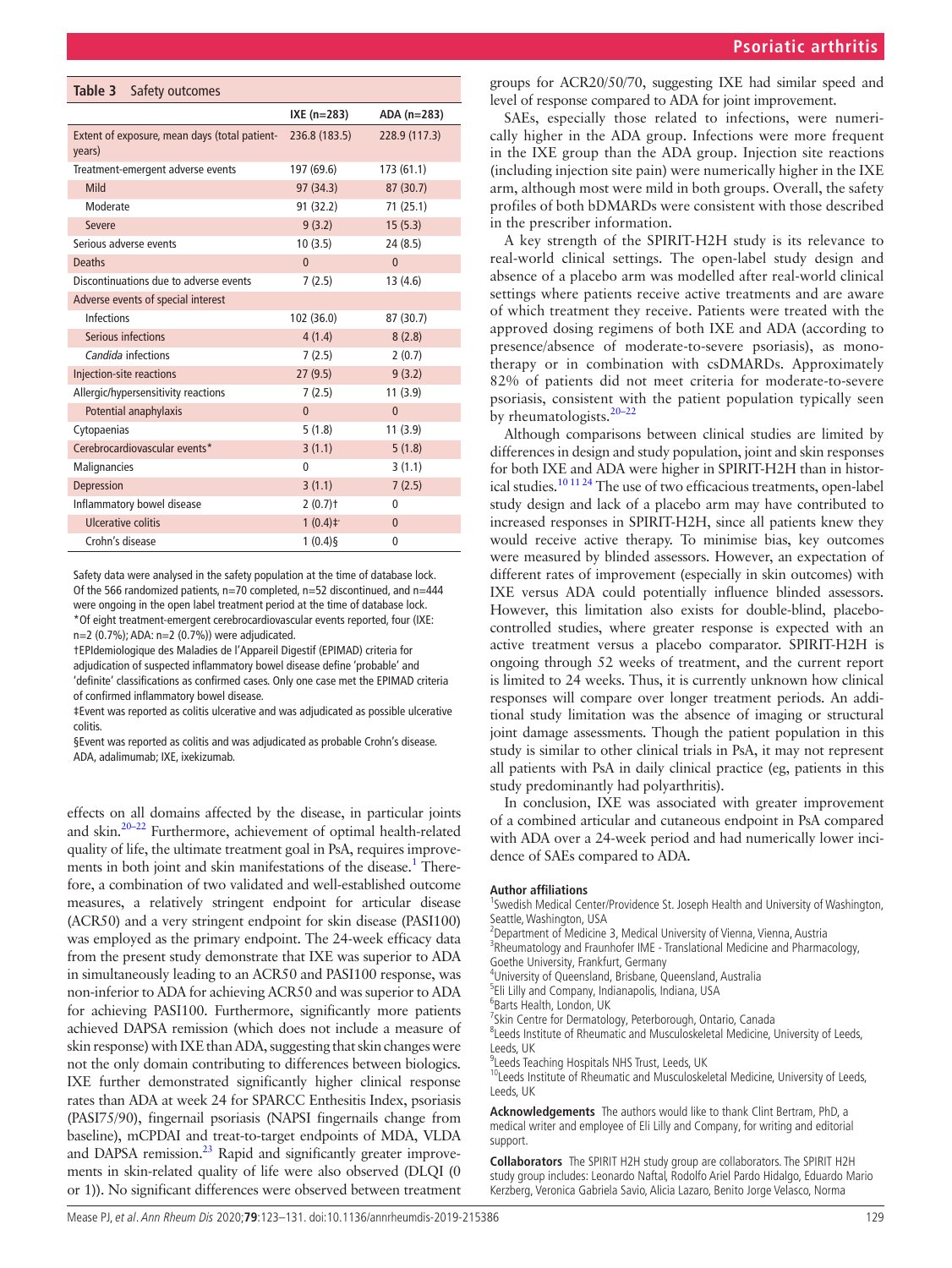## **Psoriatic arthritis**

Beatriz Verzero, Cecilia Adma Asnal, Eduardo Fabian Mysler, Alberto Berman, Federico Javier Ariel, Maureen Rischmueller, Jane Margaret Zochling, Paul A Bird, Stephen Hall, Andrew Ostor, Evange Romas, Georg Stummvoll, Klaus Machold, Peter Spellitz, Ursula Hanusch, Marc Vanden Berghe, Marc Leon, Johan Louis Magda Vanhoof, Filip Eduard Jeanne Van den Bosch, Kurt Leo Francois De Vlam, Frederic Morin, Louis Bessette, Derek A Haaland, Annette Margrethe Schlemmer, Lars Erik Kristensen, Pentti Jarvinen, Ritva Liisa Peltomaa, Laura Pirila, Jorma Vuotila, Eric Lespessailles, Philippe Goupille, Bernard Combe, Arnaud Constantin, Gregoire Cormier, Celine Cozic, Cyrille B Confavreux, Hendrik Schulze-Koops, Andrea Everding, Micheala Kohm, Siegfried Wassenberg, Magdolna Nagy, Noemi Bakos, Eva Melegh, Edit Drescher, Lalit Duggal, Piyush Narayanbhai Joshi, Srabani Ghosh Zoha, A Ramakrishnam Naidu, Puja Pushkarkumar Srivastava, Vishnu Devkinandan Sharma, Ajit Bapurao Nalawadae, Jyotsna Laxmikant Oak, Sarath Chandra Mouli Veeravalli, Jugal Kishore Kadel, Manisha Ashwin Daware, Yogesh S Marfatia, Sumeet Agarwal, Yolanda Braun Moscovici, Ori Elkayam, Yair Molad, Tatiana Reitblat, Moshe Tishler, Yair Levy, Merav Lidar, Devy Zisman, Antonio Costanzo, Paolo Amerio, Riccardo Meliconi, Rosario Foti, Roberto Perricone, Maurizio Rossini, Elisa Gremese, Beatriz Elena Zazueta Montiel, Juan Manuel Miranda Limon, Marco Antonio Maradiaga Cecena, Sandra Araceli Sicsik Ayala, Miguel Angel Alvarez Guerrero, Jorge Rojas Serrano, Efren Antonio Canul Novelo, Francisco Fidencio Cons-Molina, Ed N Griep, Andrzej Kaszuba, Jolanta Bogna Węgłowska, Barbara Bazela, Maria Rell-Bakalarska, Malgorzata Miakisz, Catherine Elizabeth Spargo, Elsa Margaretha Van Duuren, Asokan Naidoo, Nomawethu Cleopatra Matsiliza, Johannes Breedt, Gareth Scott Tarr, Jenny Potts, Savithree Nayiager, Mahmood Moosa Tar Mahomed Ally, Francisco Javier Blanco Garcia, Antonio Mera Varela, Jose Rosas, Juan Miguel Sanchez Burson, Javier Garcia Miguel, Jon Lampa, Milad Rizk, Giovanni Cagnotto, Per Larsson, Guozhong Fei, Ruediger Mueller-Mar, Andrea Rubbert-Roth, Michael John Nissen, Oleh Iaremenko, Svitlana Anatoliivna Trypilka, Dmytro Rekalov, Mykola Stanislavchuk, Viktoriia Viktorivna Vasylets, Olena Garmish, Svitlana Smiyan, David Walker, Deepak Jadon, Stuart Ralston, Stephen Boyle, Pippa Anne Watson, James E Dale, Sara Carty, Karen Douglas, Christopher J Edwards, David Hutchinson, Nick Barkham.

**Contributors** All authors contributed to critical revision of the manuscript and gave final approval for submission for publication. PJM, JSS, FB, EK and HL-S contributed to interpretation of data. PN contributed to study conception, data acquisition and interpretation of data. SLL contributed to study conception, analysis of data and interpretation of data. LL and PE contributed to analysis of data and interpretation of data. HT, MG, SP and PSH contributed to acquisition of data and interpretation of data.

**Funding** This study was funded by Eli Lilly and Company, which contributed to study design, data collection, data analysis, data interpretation, manuscript preparation and publication decisions.

**Competing interests** PJM reports research grants and personal fees from AbbVie, Amgen, Bristol Myers Squibb, Celgene, Janssen and Lilly; and personal fees from Boehringer Ingelheim, Galapagos, Genentech and Gilead. JSS reports research grants from AbbVie, Astra-Zeneca, Janssen, Lilly, MSD, Novartis, Pfizer and Roche; and personal fees from AbbVie, Amgen, Astra-Zeneca, Astro, BMS, Celgene, Celltrion, Chugai, Gilead, ILTOO, Janssen, Lilly, MSD, Novartis-Sandoz, Pfizer, Roche, Samsung, Sanofi and UCB. FB reports research grants from Pfizer, Janssen, Chugai, Celgene and Roche; personal fees from Pfizer, AbbVie, Sanofi, Lilly, Novartis, Genzyme, Boehringer, Janssen, MSD, Celgene, Roche and Chugai; and investigator fees from Lilly. PN reports research grants and personal fees from AbbVie, BMS, Janssen, Lilly, MSD, Novartis, Pfizer, Celgene, Gilead, Sanofi, UCB and Roche. HT reports research grants and non-financial support from Lilly. MG reports personal fees from AbbVie, Actelion Pharmaceuticals, Akros Pharma Inc, AMGEN Inc, Arcutis Pharmaceuticals Inc, Boehringer Engelheim International GmbH, Bristol-Myers Squibb Company, Celgene corporation, Dermira Inc, Eli Lilly and Company, Galderma, GlaxoSmithKline, Glenmark, Jannsen Inc, LEO Pharma, MedImmune, Merck and Co, Novartis Pharmaceuticals, Pfizer Inc, Regeneron Pharmaceuticals Inc, Roche Laboratories, Sanofi Genzyme, UCB and Valeant Pharmaceuticals Inc. PE has undertaken clinical trials and provided expert advice to Pfizer, MSD, Abbvie, BMS, UCB, Roche, Novartis, Samsung, Sandoz and Lilly; has received consultant fees from BMS, AbbVie, Pfizer, MSD, Novartis, Roche and UCB; and has received research grants paid to his employer from AbbVie, BMS, Pfizer, MSD and Roche. PSH reports research grants, personal fees and non-financial support from AbbVie; research grants from Amgen, Janssen, Pfizer and UCB; and personal fees from Lilly and Galapagos. SLL, LL, EK, HL-S and SP are employees of, and own stock in, Eli Lilly and Company.

**Patient consent for publication** Not required.

**Provenance and peer review** Not commissioned; externally peer reviewed.

**Data availability statement** Lilly provides access to all individual participant data collected during the trial, after anonymization, with the exception of pharmacokinetic or genetic data. Data are available to request 6 months after the indication studied has been approved in the US and EU and after primary publication acceptance, whichever is later. No expiration date of data requests is currently set once data are made available. Access is provided after a proposal has been approved by an independent review committee identified for this purpose and after receipt of

a signed data sharing agreement. Data and documents, including the study protocol, statistical analysis plan, clinical study report, blank or annotated case report forms, will be provided in a secure data sharing environment. For details on submitting a request, see the instructions provided at www.vivli.org.

**Open access** This is an open access article distributed in accordance with the Creative Commons Attribution Non Commercial (CC BY-NC 4.0) license, which permits others to distribute, remix, adapt, build upon this work non-commercially, and license their derivative works on different terms, provided the original work is properly cited, appropriate credit is given, any changes made indicated, and the use is non-commercial. See: [http://creativecommons.org/licenses/by-nc/4.0/.](http://creativecommons.org/licenses/by-nc/4.0/)

#### **ORCID iDs**

Philip J Mease <http://orcid.org/0000-0002-6620-0457> Paul Emery<http://orcid.org/0000-0002-7429-8482>

#### **References**

- <span id="page-9-0"></span>1 Kavanaugh A, Gottlieb A, Morita A, et al. The contribution of joint and skin improvements to the health-related quality of life of patients with psoriatic arthritis: a post hoc analysis of two randomised controlled studies. [Ann Rheum Dis](http://dx.doi.org/10.1136/annrheumdis-2018-215003) 2019;78:1215–9.
- <span id="page-9-1"></span>2 Kavanaugh A, Helliwell P, Ritchlin CT. Psoriatic arthritis and burden of disease: patient perspectives from the population-based multinational assessment of psoriasis and psoriatic arthritis (MAPP) survey. [Rheumatol Ther](http://dx.doi.org/10.1007/s40744-016-0029-z) 2016;3:91–102.
- 3 Gladman DD, Antoni C, Mease P, et al. Psoriatic arthritis: epidemiology, clinical features, course, and outcome. [Ann Rheum Dis](http://dx.doi.org/10.1136/ard.2004.032482) 2005;64 Suppl 2:ii14-17.
- 4 Singh JA, Guyatt G, Ogdie A, et al. 2018 American College of Rheumatology/National psoriasis Foundation quideline for the treatment of psoriatic arthritis. Arthritis Care [Res](http://dx.doi.org/10.1002/acr.23789) 2019;71:2–29.
- 5 Gossec L, Smolen JS, Ramiro S, et al. European League against rheumatism (EULAR) recommendations for the management of psoriatic arthritis with pharmacological therapies: 2015 update. [Ann Rheum Dis](http://dx.doi.org/10.1136/annrheumdis-2015-208337) 2016;75:499-510.
- 6 Coates LC, Kavanaugh A, Mease PJ, et al. Group for research and assessment of psoriasis and psoriatic arthritis 2015 treatment recommendations for psoriatic arthritis. [Arthritis Rheumatol](http://dx.doi.org/10.1002/art.39573) 2016;68:1060-71.
- <span id="page-9-2"></span>7 Elmamoun M, Chandran V. Role of methotrexate in the management of psoriatic arthritis. [Drugs](http://dx.doi.org/10.1007/s40265-018-0898-2) 2018;78:611-9.
- <span id="page-9-3"></span>8 Vogelzang EH, Kneepkens EL, Nurmohamed MT, et al. Anti-adalimumab antibodies and adalimumab concentrations in psoriatic arthritis; an association with disease activity at 28 and 52 weeks of follow-up. [Ann Rheum Dis](http://dx.doi.org/10.1136/annrheumdis-2014-205554) 2014;73:2178–82.
- <span id="page-9-4"></span>9 Taylor W, Gladman D, Helliwell P, et al. Classification criteria for psoriatic arthritis: development of new criteria from a large international study. [Arthritis Rheum](http://dx.doi.org/10.1002/art.21972) 2006;54:2665–73.
- <span id="page-9-5"></span>10 Mease PJ, Gladman DD, Ritchlin CT, et al. Adalimumab for the treatment of patients with moderately to severely active psoriatic arthritis: results of a double-blind, randomized, placebo-controlled trial. [Arthritis Rheum](http://dx.doi.org/10.1002/art.21306) 2005;52:3279–89.
- <span id="page-9-8"></span>11 Mease PJ, van der Heijde D, Ritchlin CT, et al. Ixekizumab, an interleukin-17A specific monoclonal antibody, for the treatment of biologic-naive patients with active psoriatic arthritis: results from the 24-week randomised, double-blind, placebo-controlled and active (adalimumab)-controlled period of the phase III trial SPIRIT-P1. [Ann Rheum Dis](http://dx.doi.org/10.1136/annrheumdis-2016-209709) 2017;76:79–87.
- 12 [FDA] Food and Drug Administration Center for Drug evaluation and Research (CDER) Center for Biologics Evaluation and Research (CBER). Guidance for industry, non-inferiority clinical trials to establish effectiveness. Available: [https://www.fda.gov/](https://www.fda.gov/downloads/drugs/guidancecomplianceregulatoryinformation/guidances/ucm202140.pdf) [downloads/drugs/guidancecomplianceregulatoryinformation/guidances/ucm202140.](https://www.fda.gov/downloads/drugs/guidancecomplianceregulatoryinformation/guidances/ucm202140.pdf) [pdf](https://www.fda.gov/downloads/drugs/guidancecomplianceregulatoryinformation/guidances/ucm202140.pdf) [Accessed 12 Feb 2019].
- 13 [CHMP] Committe for Medicinal Products for Human Use. Guidelines on the Choice of the Noninferiority Margin. Available: [http://www.ema.europa.eu/docs/en\\_GB/](http://www.ema.europa.eu/docs/en_GB/document_library/Scientific_guideline/2009/09/WC500003636.pdf) [document\\_library/Scientific\\_guideline/2009/09/WC500003636.pdf](http://www.ema.europa.eu/docs/en_GB/document_library/Scientific_guideline/2009/09/WC500003636.pdf) [Accessed 12 Feb 2019].
- <span id="page-9-6"></span>14 Gower-Rousseau C, Salomez JL, Dupas JL, et al. Incidence of inflammatory bowel disease in northern France (1988-1990). [Gut](http://dx.doi.org/10.1136/gut.35.10.1433) 1994;35:1433-8.
- <span id="page-9-7"></span>15 Kirson NY, Rao S, Birnbaum HG, et al. Matching-adjusted indirect comparison of adalimumab vs etanercept and infliximab for the treatment of psoriatic arthritis. J [Med Econ](http://dx.doi.org/10.3111/13696998.2013.768530) 2013;16:479–89.
- 16 McInnes IB, Nash P, Ritchlin C, et al. Secukinumab for psoriatic arthritis: comparative effectiveness versus licensed biologics/apremilast: a network meta-analysis. J Comp [Eff Res](http://dx.doi.org/10.2217/cer-2018-0075) 2018;7:1107–23.
- 17 Nash P, McInnes IB, Mease PJ, et al. Secukinumab versus adalimumab for psoriatic arthritis: comparative effectiveness up to 48 weeks using a Matching-Adjusted indirect comparison. [Rheumatol Ther](http://dx.doi.org/10.1007/s40744-018-0106-6) 2018;5:99-122.
- 18 Wu D, Yue J, Tam L-S. Efficacy and safety of biologics targeting interleukin-6, -12/23 and -17 pathways for peripheral psoriatic arthritis: a network meta-analysis. [Rheumatology](http://dx.doi.org/10.1093/rheumatology/kex452) 2018;57:563–71.
- 19 Mease P, Hall S, FitzGerald O, et al. Tofacitinib or adalimumab versus placebo for psoriatic arthritis. [N Engl J Med](http://dx.doi.org/10.1056/NEJMoa1615975) 2017;377:1537-50.
- <span id="page-9-9"></span>20 Busquets-Pérez N, Rodriguez-Moreno J, Gómez-Vaquero C, et al. Relationship between psoriatic arthritis and moderate-severe psoriasis: analysis of a series of